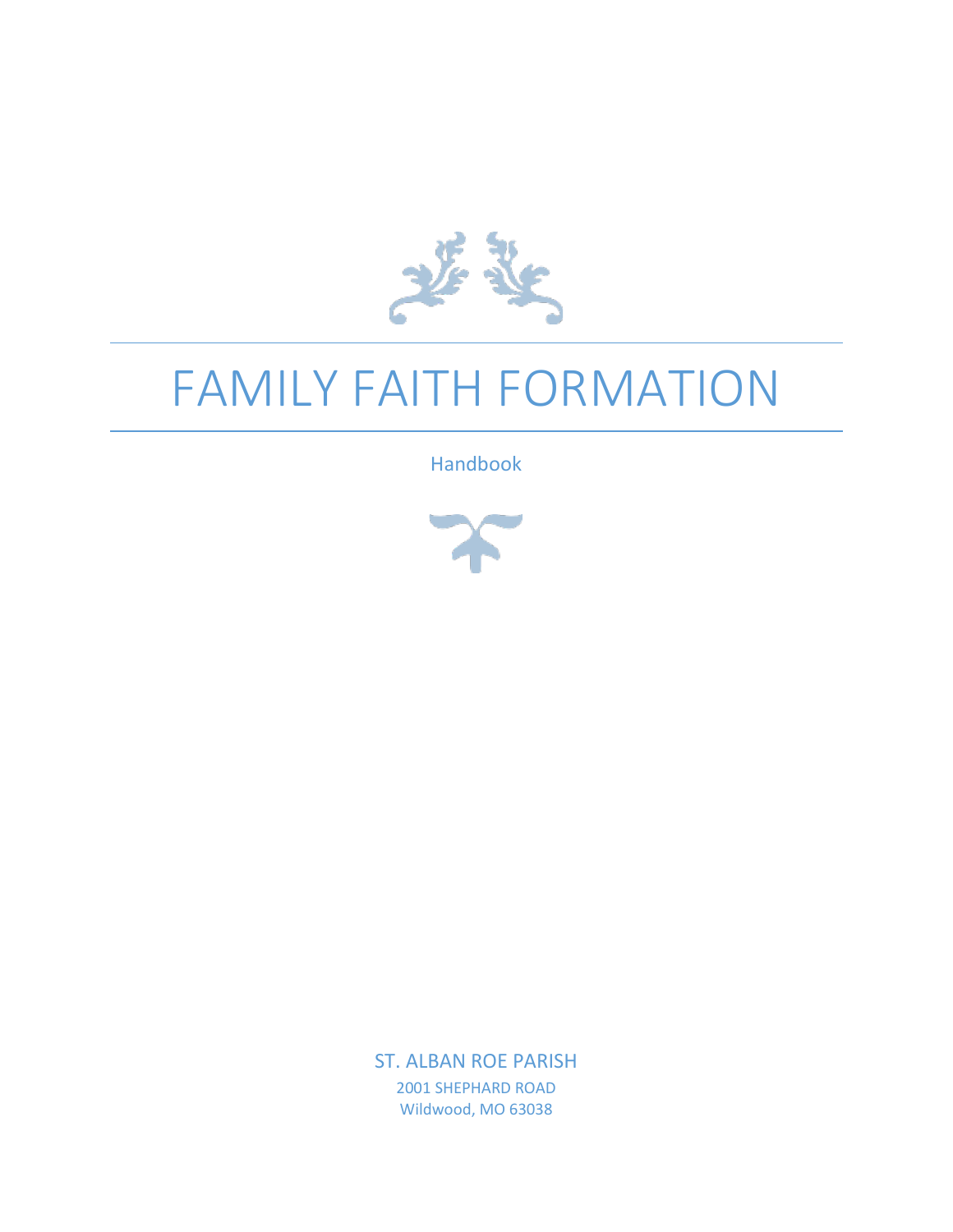#### **HOME STUDY COMPONENT**

The *Alive in Christ* parish religious education series published by Our Sunday Visitor is in conformity with the Catechism of the Catholic Church. The Parish Edition of this series invites families to hear God's invitation to a personal relationship through God's Word, helps them discover and learn the Church's teaching in precise theological language, and teaches how to live as Catholic disciples. It has been reviewed by the USCCB's Subcommittee on the Catechism and is in conformity with the Catechism of the Catholic Church. *Alive in Christ* includes a variety of resources that will help the entire family grow in faith including easy to use lesson planning and training tools as you work together with the child's catechist. It is approved by the Archdiocese of St. Louis for home use. (aliveinchrist.osv.com)

Each student works at home alongside their parent and completes the *Alive in Christ* Series for the child's designated grade.

Each child will receive a paperback text book.

All students must complete the posttest for each chapter on-line to provide accountability and accurate reporting. Or, families may choose to turn in a hard copy of the tests to the administrator at the end of each unit.

Students will come together on the first Sunday of the month (excluding holidays) following the 9:30 Mass in grade level groups to participate in enrichment activities and catechesis with their catechist. These activities and lessons will also help create community.

#### **Due to COvid-19, we will not be meeting in a group at this time.**

At this time, at least one parent will be expected to participate in helpful Family Faith Formation sessions presented by Deacon Stephen Pieper by way of Zoom.

Catechists will be in touch with you to see how you are progressing or if you have any questions. They will also give you some seasonal activities that may be fun for your child(ren),

Grade 1 & 3 Ms. Lynn Clemens

- Grade 2 Sr. Christian
- Grade 4 & 5 Mrs. Renee Rozman
- Grade 6 & 7 Mrs. Suzanne Michaelree
- Grade 8 Students will participate **with other Eighth Grade students in the parish PSR** in the preparation and reception of the Sacrament of Confirmation. Students will be required to complete their assignment as all the 8<sup>th</sup> grade students will be doing the same. Any questions about Grade 8 can be addressed to Sr. Christian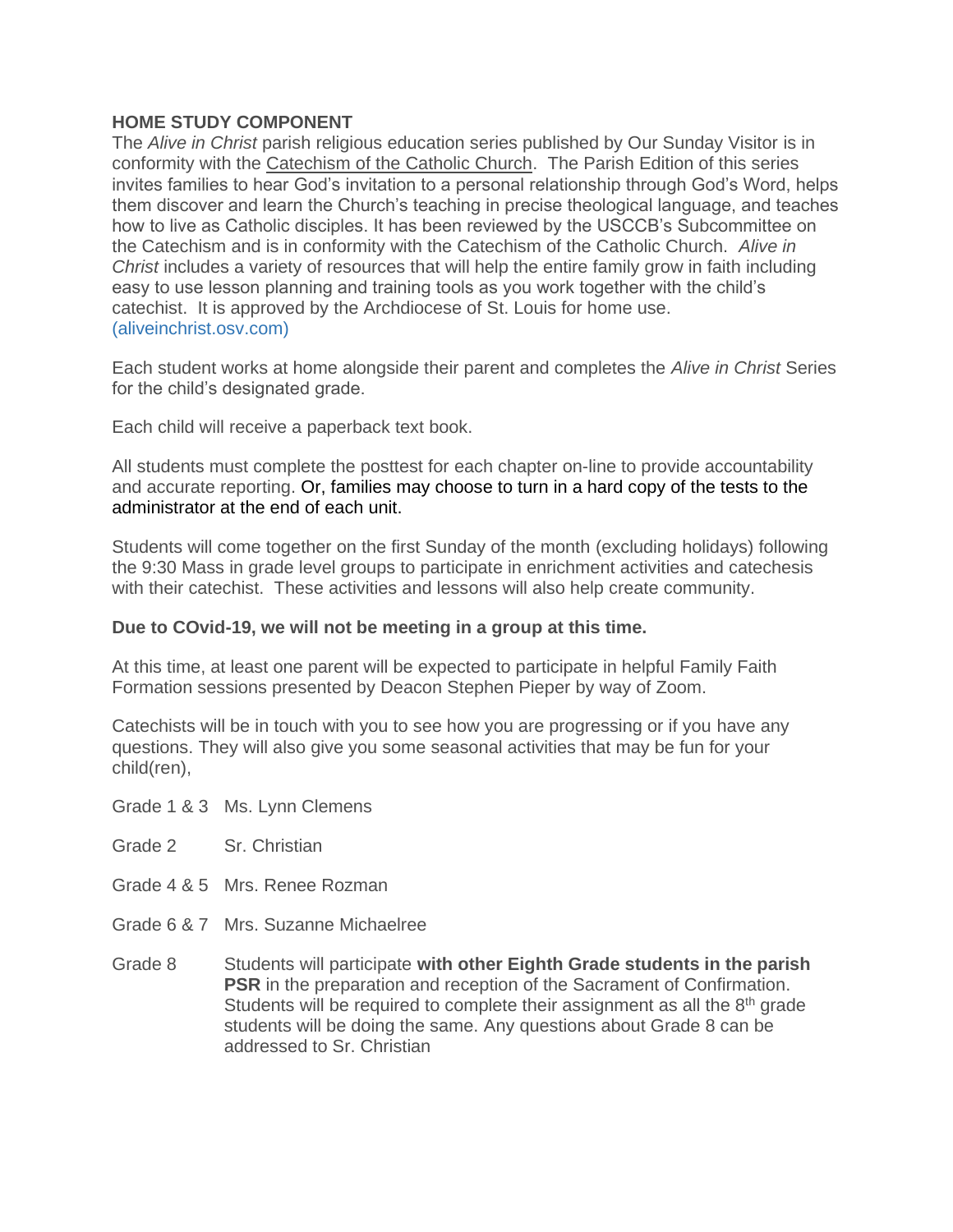All Sacramental Programs are a two-year instruction. Students will enroll in instruction in grades one and two in order to participate in First Reconciliation and Eucharist. Students enroll in instruction in Grades seven and eight in order to participate in Confirmation.

A child will be enrolled in a Sacramental Preparation Program if he/she has completed the following requirements in the Parish School of Religion at St. Alban Roe, Family Faith Formation at St. Alban Roe, or another approved Religious Program or full time Catholic School:

**First Reconciliation and First Eucharist**—Satisfactorily completed instruction for first grade **Confirmation**—Satisfactorily completed instruction for seventh grade

## **SERVICE OPPORTUNITIES**

At this time, we are not allowed to do service opportunities together as a group. There is the Christmas Outreach Program that families can sign up to help.

## **STUDENT CODE FOR FAMILY FAITH FORMATION**

All students will be prepared for class with their book, pocket folder and any materials the teacher required.

All students will turn in electronically or hard copies of posttests from chapters studied in the previous weeks at home.

All students will come dressed appropriately for class. (Rule of Thumb: wear what is appropriate for church)

All students will be on time for class as not to disturb the other students and teacher.

All students are expected to demonstrate Christian behavior, this includes:

- $\circ$  Respect given to those in positions of authority: teachers, administrators, speakers, aides, and any young adult assisting.
- o Respect given to other students by taking turns, raising one's hand, and walking properly through the building. There will be no inappropriate physical contact between students.
- $\circ$  Parish space is shared by the full time school and the PSR program, as well as the Family Faith Formation, therefore: Respect given to the physical environment by cleaning up after use, using resources well, and respecting other's personal property.

## **PARENT CODE FOR FAMILY FAITH FORMATIO**

All families will be on time

At least one parent is to remain for the Adult Catechesis presented by Dr. Stephen Pieper If a family will not be attending, the Administrator needs to be notified Respect for the use of the classroom

All parents will supervise children